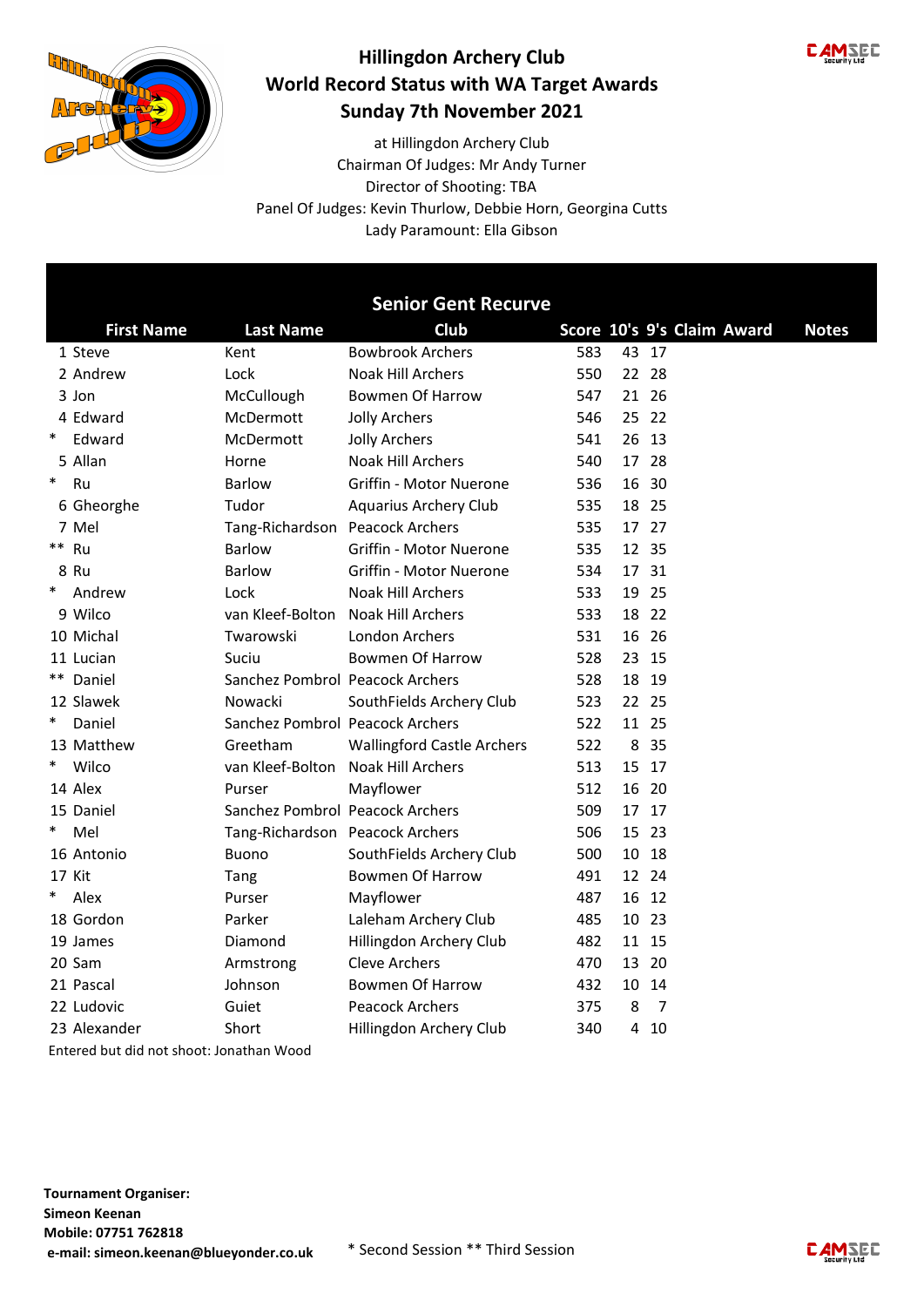|        |                   |                  | <b>Senior Gent Compound</b>     |            |                |                        |                            |               |
|--------|-------------------|------------------|---------------------------------|------------|----------------|------------------------|----------------------------|---------------|
|        | <b>First Name</b> | <b>Last Name</b> | Club                            |            |                |                        | Score 10's 9's Claim Award | <b>Notes</b>  |
|        | 1 Ajay            | Scott            | Abbey Bowmen                    | 570        |                | 30 30                  |                            |               |
|        | 2 Brian           | Lock             | <b>Noak Hill Archers</b>        | 560        |                | 23 34                  |                            |               |
| $\ast$ | <b>Brian</b>      | Lock             | <b>Noak Hill Archers</b>        | 556        | 18             | 40                     |                            |               |
| $\ast$ | Mark              | Speight          | Cleadon Archers                 | 555        |                | 24 35                  |                            |               |
|        | 3 Mark            | Speight          | <b>Cleadon Archers</b>          | 555        |                | 19 37                  |                            |               |
|        | 4 Jacek           | Pedziwiatr       | Archerygb                       | 549        |                | 21 35                  |                            |               |
|        | 5 Jose            | Goncalves        | Archerygb                       | 527        |                | 18 31                  |                            |               |
|        | 6 Bogdan          | Gwardiak         | SouthFields Archery Club        | 516        |                | 9 29                   |                            |               |
|        | 7 Stephen         | Ramdeen          | Royal Richmond Archery Club     | 500        | 9              | 25                     |                            |               |
|        | 8 Kienda          | Hoji             | <b>Bowmen Of Harrow</b>         | 499        |                | 4 34                   |                            |               |
| 9      |                   |                  |                                 |            |                |                        |                            |               |
|        | Mike              | Parvess          | Archerygb                       |            |                |                        |                            | Did Not Shoot |
|        |                   |                  |                                 |            |                |                        |                            |               |
|        |                   |                  | <b>Senior Gent Longbow</b>      |            |                |                        |                            |               |
|        | <b>First Name</b> | <b>Last Name</b> | Club                            |            |                |                        | Score 10's 9's Claim Award | <b>Notes</b>  |
|        | 1 Mark            | Turner           | <b>Noak Hill Archers</b>        | 315        | 4              | 4                      |                            |               |
| $\ast$ | Mark              | Turner           | <b>Noak Hill Archers</b>        | 301        | $\overline{2}$ | 5                      |                            |               |
|        |                   |                  | <b>Senior Gent Barebow</b>      |            |                |                        |                            |               |
|        | <b>First Name</b> | <b>Last Name</b> | Club                            |            |                |                        | Score 10's 9's Claim Award | <b>Notes</b>  |
| $\ast$ | Tony              | Gedalovitch      | <b>Noak Hill Archers</b>        | 504        |                | 10 22                  |                            |               |
|        | 1 Mark            | Shore            | Laleham Archery Club            | 500        | 9              | 22                     |                            |               |
|        | 2 Tony            | Gedalovitch      | <b>Noak Hill Archers</b>        | 491        | 5.             | 21                     |                            |               |
|        | 3 Paolo           | Farinella        | SouthFields Archery Club        | 442        | 5              | 13                     |                            |               |
|        | 4 Andy            | <b>Baller</b>    | Hillingdon Archery Club         | 409        | 4              | 12                     |                            |               |
|        | 5 Michael         | Wong             | Archery Fit                     | 401        | 4              | 9                      |                            |               |
|        | 6 Omar            | Hussain          | <b>Woking Archery Club</b>      | 387        | 4              | 9                      |                            |               |
| Phil   |                   |                  |                                 |            |                |                        |                            | Retired       |
|        | Richard           | <b>Burgess</b>   | <b>Braintree Bowmen</b>         |            |                |                        |                            | Did Not Shoot |
|        |                   |                  |                                 |            |                |                        |                            |               |
|        |                   |                  | <b>Senior Lady Recurve</b>      |            |                |                        |                            |               |
|        | <b>First Name</b> | <b>Last Name</b> | Club                            |            |                |                        | Score 10's 9's Claim Award |               |
| ∗      |                   |                  | <b>Peacock Archers</b>          | 582        |                | 42 18                  |                            | <b>Notes</b>  |
|        | Jaspreet          | Sagoo            |                                 |            |                |                        |                            |               |
|        | 1 Louisa          | Piper            | <b>Woking Archery Club</b>      | 578        | 40             | 18                     |                            |               |
| $\ast$ | 2 Jaspreet        | Sagoo            | <b>Peacock Archers</b>          | 573        |                | 33 27                  |                            |               |
|        | Louisa            | Piper            | <b>Woking Archery Club</b>      | 569        |                | 35 21                  |                            |               |
|        | 3 Imogen          | Sullivan-Bell    | Archways TDH                    | 561        |                | 33 16                  |                            |               |
|        | 4 Sasha           | Lindsley-Frost   | Royal Richmond Archery Club     | 467        |                | 9 15                   |                            |               |
|        | 5 Joanne          | Martin           | Aquarius Archery Club           | 459        |                | 5 20                   |                            |               |
|        |                   |                  |                                 |            |                |                        |                            |               |
|        | 6 Zara<br>7 Meera | Ahmad<br>Shah    | SouthFields Archery Club<br>GOA | 445<br>117 | 0              | 7 13<br>$\overline{1}$ |                            |               |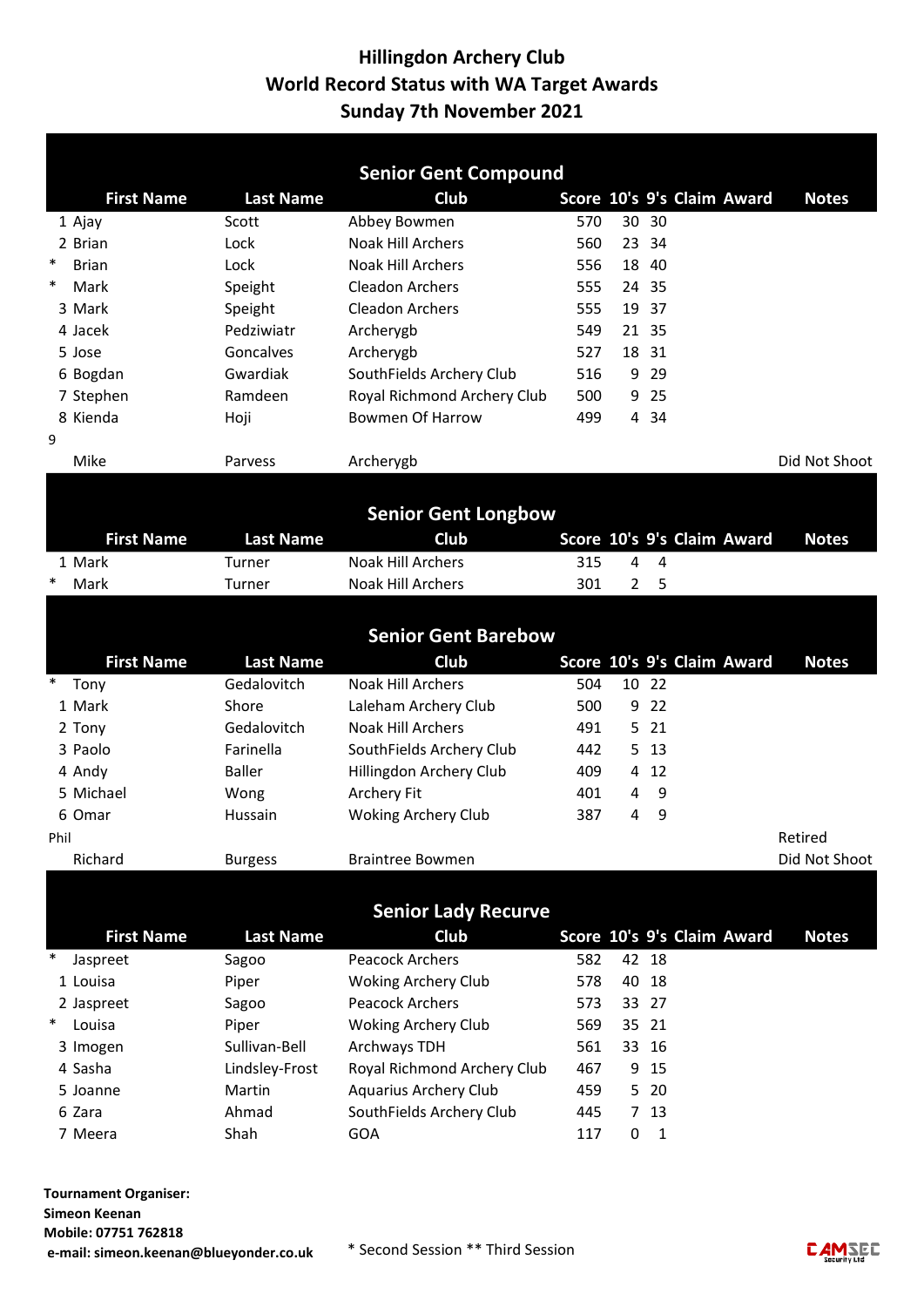|                 |                                          |                  | <b>Senior Lady Compound</b>                        |            |        |        |                            |              |
|-----------------|------------------------------------------|------------------|----------------------------------------------------|------------|--------|--------|----------------------------|--------------|
|                 | <b>First Name</b>                        | <b>Last Name</b> | Club                                               |            |        |        | Score 10's 9's Claim Award | <b>Notes</b> |
| $\ast$          | Ella                                     | Gibson           | Deer Park Archers                                  | 588        | 48     | 12     |                            |              |
|                 | 1 Grace                                  | Chappell         | Deer Park Archers                                  | 584        | 44     | 16     |                            |              |
| 1 Ella          |                                          | Gibson           | Deer Park Archers                                  | 584        |        | 44 16  |                            |              |
| $\ast$          | Lizzie                                   | Foster           | <b>Cleadon Archers</b>                             | 578        |        | 38 22  |                            |              |
|                 | 3 Lizzie                                 | Foster           | <b>Cleadon Archers</b>                             | 577        |        | 37 23  |                            |              |
|                 | 4 Donna                                  | Mills            | Rivernook Bowmen                                   | 531        |        | 13 27  |                            |              |
| 5 Erin          |                                          | Barkway          | Archery Fit                                        | 516        |        | 8 31   |                            |              |
|                 | Entered but did not shoot: Lizzie Foster |                  |                                                    |            |        |        |                            |              |
|                 |                                          |                  |                                                    |            |        |        |                            |              |
|                 |                                          |                  | <b>Senior Lady Barebow</b>                         |            |        |        |                            |              |
|                 | <b>First Name</b>                        | <b>Last Name</b> | Club                                               |            |        |        | Score 10's 9's Claim Award | <b>Notes</b> |
|                 | 1 Nadine                                 | Parker           | Laleham Archery Club                               | 427        |        | 2 12   |                            |              |
|                 | 2 Penelope                               | Smith            | SouthFields Archery Club                           | 426        | 6      | 10     |                            |              |
|                 | 3 Paula                                  | Elder            | Laleham Archery Club                               | 418        | 4      | 10     |                            |              |
|                 | 4 Monika                                 | Feterlich        | SouthFields Archery Club                           | 296        | 1      | 6      |                            |              |
|                 |                                          |                  |                                                    |            |        |        |                            |              |
|                 |                                          |                  | <b>Cadet Gent Recurve</b>                          |            |        |        |                            |              |
|                 |                                          |                  |                                                    |            |        |        |                            |              |
|                 |                                          |                  |                                                    |            |        |        |                            |              |
|                 | <b>First Name</b>                        | <b>Last Name</b> | Club                                               |            |        |        | Score 10's 9's Claim Award | <b>Notes</b> |
|                 | 1 Muhammad Zakariya Ahmad                |                  | SouthFields Archery Club                           | 415        |        | 4 11   |                            |              |
|                 |                                          |                  |                                                    |            |        |        |                            |              |
|                 |                                          |                  | <b>Cadet Gent Compound</b>                         |            |        |        |                            |              |
|                 | <b>First Name</b>                        | <b>Last Name</b> | Club                                               |            |        |        | Score 10's 9's Claim Award | <b>Notes</b> |
|                 | 1 Edward                                 | Watmore          | Archerygb                                          | 388        |        | 4 11   |                            |              |
|                 |                                          |                  |                                                    |            |        |        |                            |              |
|                 |                                          |                  | <b>Cadet Gent Barebow</b>                          |            |        |        |                            |              |
|                 | <b>First Name</b>                        | <b>Last Name</b> | Club                                               |            |        |        | Score 10's 9's Claim Award | <b>Notes</b> |
|                 | 1 Jonah                                  |                  | van Kleef-Bolton Noak Hill Archers                 | 331        |        | - 27   |                            |              |
| $\ast$          | Jonah                                    |                  | van Kleef-Bolton Noak Hill Archers                 | 281        | 0      | 8      |                            |              |
|                 |                                          |                  |                                                    |            |        |        |                            |              |
|                 |                                          |                  |                                                    |            |        |        |                            |              |
|                 |                                          |                  | <b>Cadet Lady Recurve</b>                          |            |        |        |                            |              |
|                 | <b>First Name</b>                        | <b>Last Name</b> | Club                                               |            |        |        | Score 10's 9's Claim Award | <b>Notes</b> |
|                 | 1 Isobel                                 | Lindsley-Frost   | Royal Richmond Archery Club                        | 521        |        | 12 23  |                            |              |
| 2 Eva<br>$\ast$ |                                          | van Kleef-Bolton | Noak Hill Archers                                  | 337        | 2      | 6      |                            |              |
|                 | Eva                                      | van Kleef-Bolton | Noak Hill Archers                                  | 323        | 6      | 6      |                            |              |
|                 | 3 Fatimah                                | Yasmin           | SouthFields Archery Club                           | 309        | 5      | 4      |                            |              |
|                 | 4 Lara<br>5 Alina                        | Guiet<br>Ahmad   | <b>Peacock Archers</b><br>SouthFields Archery Club | 228<br>225 | 1<br>4 | 4<br>3 |                            |              |